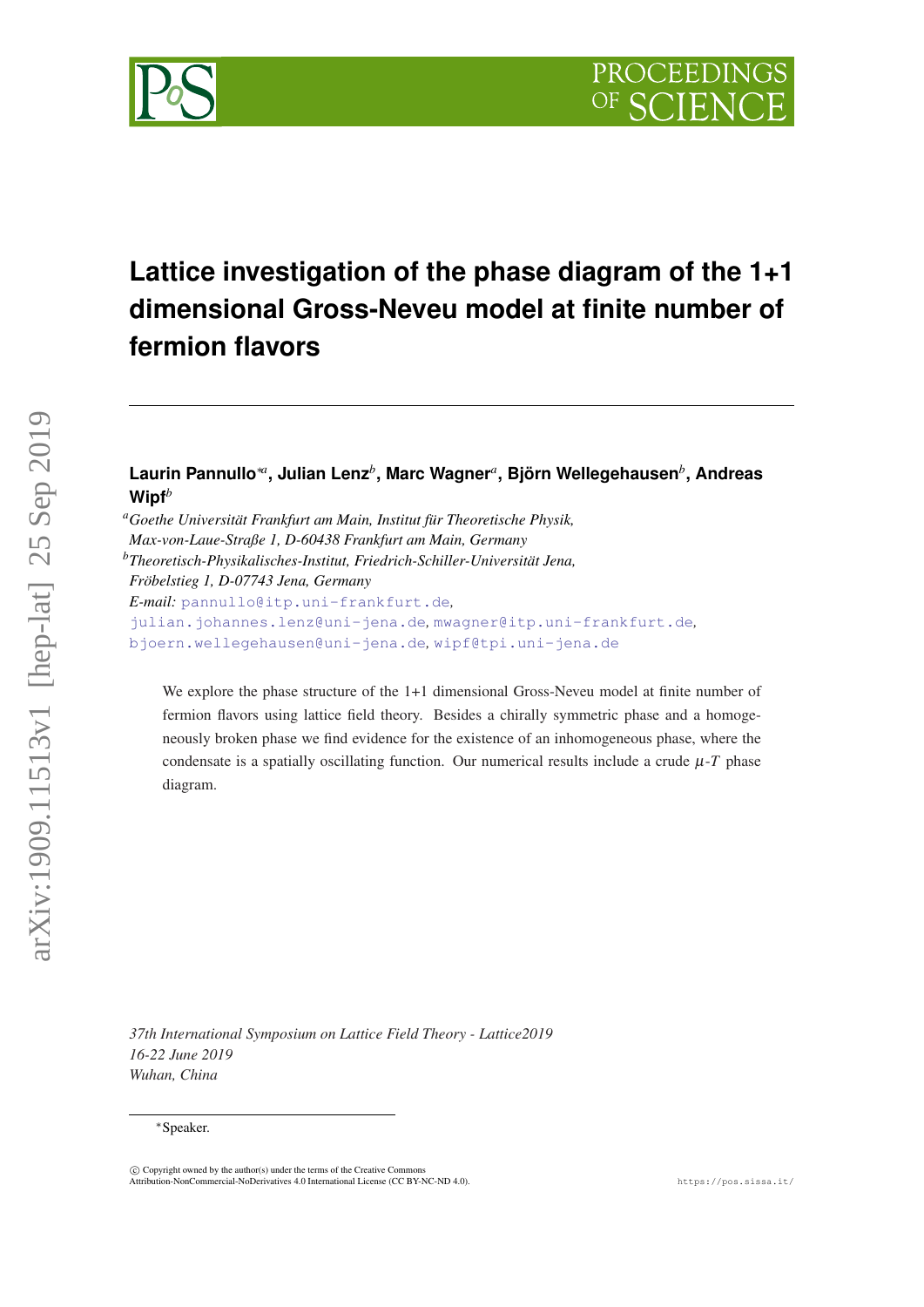#### <span id="page-1-0"></span>1. Introduction, the Gross-Neveu model

Exploring the QCD phase diagram using lattice field theory is currently limited to rather small chemical potential due to the sign problem (see e.g.  $[1, 2]$  $[1, 2]$  $[1, 2]$  $[1, 2]$ ). Thus, it is of interest to study the phase structure of simpler models, which have similarities to QCD at least in certain aspects. A common example is the Gross-Neveu (GN) model [\[3\]](#page-6-0).

The Euclidean action and the partition function of the GN model in 1+1 spacetime dimensions are

$$
S = \int d^2x \left( \sum_{n=1}^{N_f} \bar{\psi}_n \left( \gamma_0 (\partial_0 + \mu) + \gamma_1 \partial_1 \right) \psi_n - \frac{g^2}{2} \left( \sum_{n=1}^{N_f} \bar{\psi}_n \psi_n \right)^2 \right) , \quad Z = \int D\bar{\psi} D\psi e^{-S}, \quad (1.1)
$$

where  $\psi_n$  denotes a fermionic field with flavor index  $n = 1, \dots, N_f$ ,  $\mu$  is the chemical potential and *g* is the coupling constant. A possible irreducible representation for the  $\gamma$  matrices, which we use throughout this work, is  $\gamma_0 = \sigma_1$  and  $\gamma_1 = \sigma_2$ . To get rid of the four-fermion interaction, one typically introduces a real scalar field  $\sigma$ . Integrating over the fermionic fields then leads to the equivalent effective action and partition function

$$
S_{\text{eff}} = N_{\text{f}} \left( \frac{1}{2\lambda} \int d^2 x \, \sigma^2 - \ln \left( \det \left( (\partial_0 + \mu) \gamma_0 + \partial_1 \gamma_1 + \sigma \right) \right) \right) \quad , \quad Z = \int \mathcal{D} \sigma \, e^{-S_{\text{eff}}}, \tag{1.2}
$$

where  $\lambda = N_{\text{f}}g^2$ .

The effective action  $S_{\text{eff}}$  has a discrete symmetry,  $S_{\text{eff}}[\sigma] = S_{\text{eff}}[-\sigma]$ . One can show  $\langle \sigma \rangle \propto$  $\langle \sum_{n=1}^{N_f} \bar{\psi}_n \psi_n \rangle$ , where  $\langle ... \rangle$  denotes the path integral expectation value. Thus, a non-vanishing  $\langle \sigma \rangle$ would indicate spontaneous breaking of the symmetry  $\psi_n \to \sigma_3 \psi_n$ . Since  $\sigma_3$  anticommutes with  $\gamma_0$  and  $\gamma_1$ , it is appropriate to define  $\gamma_5 = \sigma_3$  and to interpret the symmetry  $\psi_n \to \sigma_3 \psi_n = \gamma_5 \psi_n$  as discrete chiral symmetry and  $\langle \sigma \rangle$  as corresponding order parameter.

# 2. The Gross-Neveu model for  $N_f \rightarrow \infty$

In the limit  $N_f \rightarrow \infty$  the phase diagram of the GN model in 1+1 spacetime dimensions was calculated analytically [[4](#page-6-0), [5](#page-6-0)], and with lattice field theory and related numerical methods [\[6](#page-6-0), [7,](#page-6-0) [8\]](#page-6-0). There are three phases as shown in Figure [1:](#page-2-0)

- *a homogeneously broken phase*  $({\langle \sigma(x) \rangle} = constant \neq 0)$ ,
- *a symmetric phase*  $({\langle \sigma(x) \rangle} = 0)$ ,
- *an inhomogeneous phase*  $({\langle \sigma(x) \rangle} = f(x)$ , where  $f(x)$  is an oscillating periodic function of the spatial coordinate).

In the inhomogeneous phase close to the phase boundary to the homogeneously broken phase  $f(x)$ has a kink-antikink shape. For increasing chemical potential the wavelength of  $f(x)$  and its amplitude decrease and the shape is similar to a sin-function. For a recent review on inhomogeneous condensates see ref. [[9](#page-6-0)].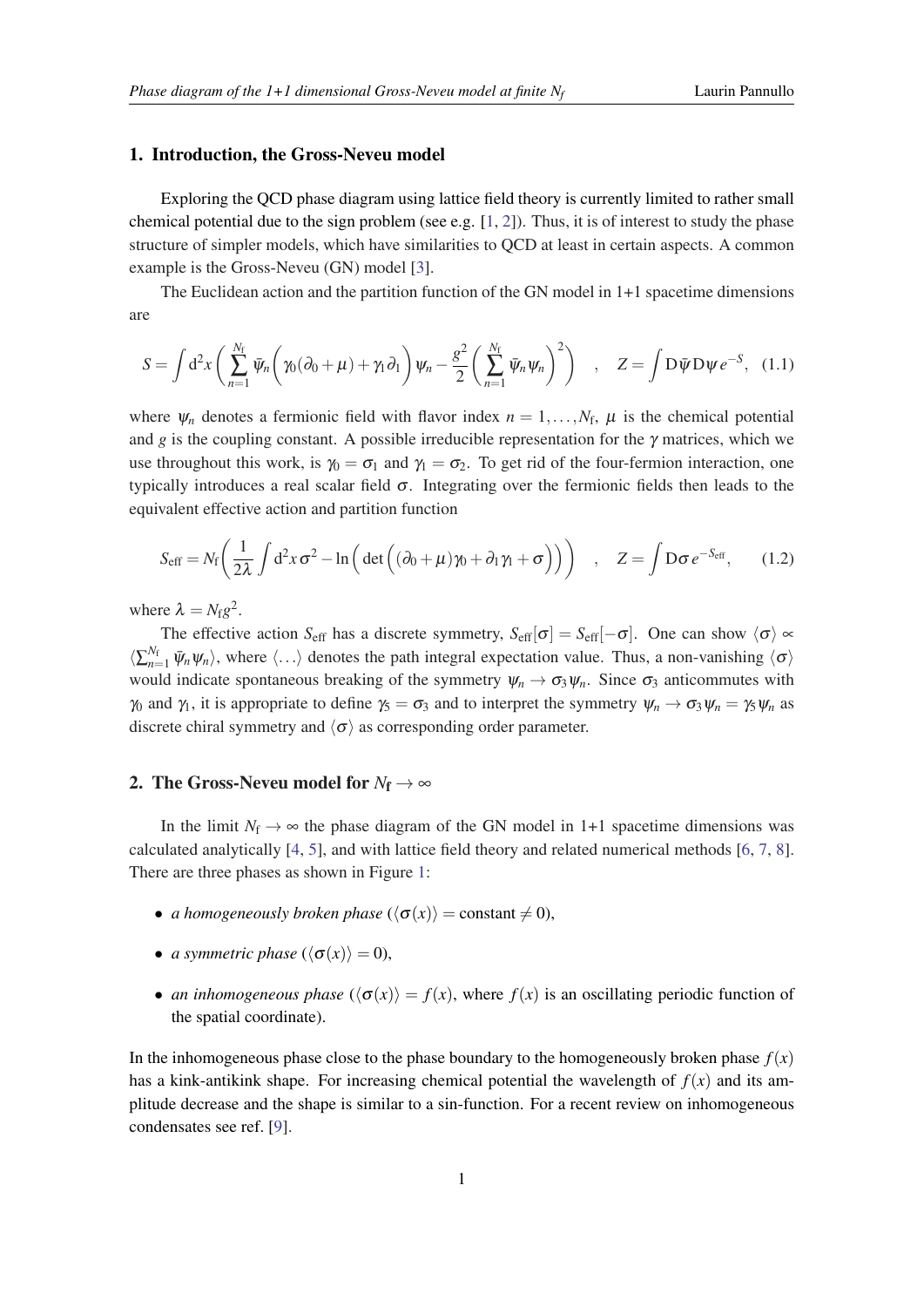<span id="page-2-0"></span>

**Figure 1:** Phase diagram of the GN model in in 1+1 spacetime dimensions for  $N_f \rightarrow \infty$  [\[4](#page-6-0)].

#### 3. The Gross-Neveu model at finite *N*<sup>f</sup>

In this work we performed lattice field simulation with chiral fermions to explore the phase structure of the GN model in  $1+1$  spacetime dimensions at finite  $N_f$  with particular focus on the possible existence of an inhomogeneous phase (see also ref. [[10\]](#page-6-0) for results obtained at an early stage of this project). We simulated a large variety of ensembles for various values of  $N_f$ ,  $\mu$ , the number of lattice sites  $N_t \times N_s$  and the lattice spacing *a* (the latter is a function of the coupling constant  $\lambda$  and can be adjusted, by tuning  $\lambda$  appropriately). The temperature is proportional to the inverse temporal extent of the lattice,  $T = 1/N_t a$ , and the spatial extent of the lattice is denoted by  $L = N<sub>s</sub>a$ . We employed two different fermion discretizations, naive fermions and SLAC fermions (see e.g. [[11\]](#page-6-0)), which provides a powerful cross-check of our numerical results.

We set the scale via the absolute value of the chiral condensate at  $\mu = 0$  and  $T = 0$ ,  $\sigma_0 = \langle |\sigma| \rangle |_{u=0,T=0}$ . Dimensionful quantities are either expressed in units of the lattice spacing  $a = 1$  (e.g.  $x \equiv x/a$ ,  $\mu \equiv \mu a$ ,  $T \equiv Ta$ ) or in units of  $\sigma_0$  (e.g.  $x\sigma_0$ ,  $\mu/\sigma_0$ ,  $T/\sigma_0$ ).

#### 3.1 The aligned condensate  $\Sigma(x)$

The expectation value  $\langle \sigma(x) \rangle$  is not a suitable quantity, to reliably detect a possibly existing inhomogeneous phase. This is so, because field configurations might exhibit similar periodic oscillations, but could be spatially shifted relative to each other. Thus, more appropriate is the "aligned condensate"  $\Sigma(x)$ , where field configurations are matched by spatial translations  $x \to x - \Delta x$ , before the ensemble average is computed,

$$
\Sigma(x) = \frac{1}{N_{\rm t}} \sum_{t=0}^{N_{\rm t}} \left\langle \sigma(t, x - \Delta x) \right\rangle.
$$
 (3.1)

The technical aspects of the matching of field configurations, i.e. the determination of ∆*x* for each field configuration, will be discussed in detail in an upcoming publication.

Exemplary results for  $\Sigma(x)$  for  $N_f = 8$ ,  $\mu/\sigma_0 \in \{0.0, 0.4, 0.6, 0.8\}$  and low temperature  $T/\sigma_0 = 0.031$  are presented in Figure [2](#page-3-0). These results are quite similar to  $\langle \sigma(x) \rangle$  for  $N_f \rightarrow \infty$  as discussed in section [2.](#page-1-0) The aligned condensate  $\Sigma(x)$  is a non-vanishing constant for  $\mu = 0$ . For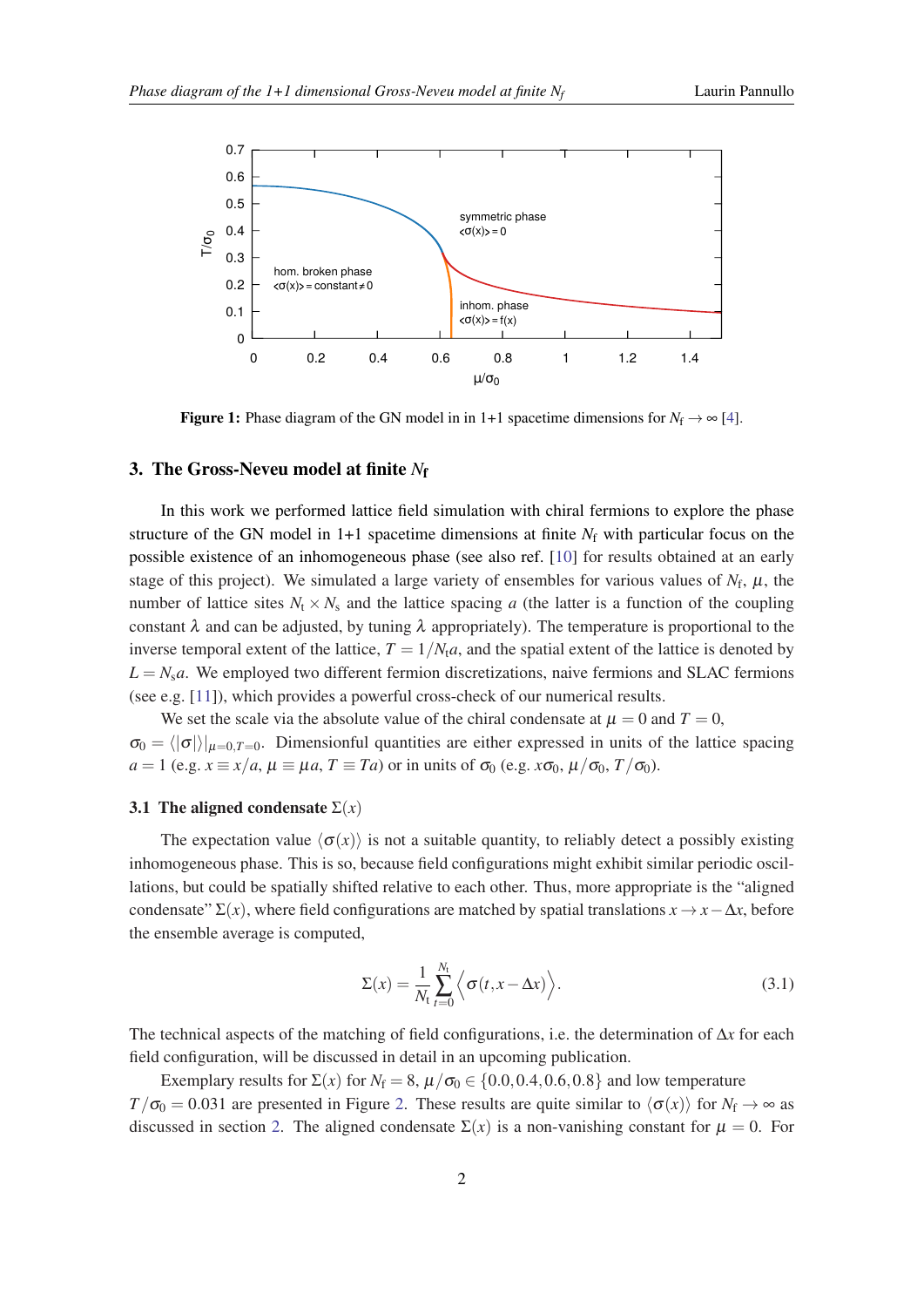<span id="page-3-0"></span>larger chemical potential  $\Sigma(x)$  starts to oscillate, which signals the existence of an inhomogeneous phase. When increasing  $\mu$  even further, both the wavelength and the amplitude of  $\Sigma(x)$  become smaller.



Figure 2: Aligned condensate  $\Sigma(x)$  for  $N_f = 8$ ,  $\mu/\sigma_0 \in \{0.0, 0.4, 0.6, 0.8\}$  and low temperature  $T/\sigma_0 =$ 0.031 (SLAC fermions,  $\lambda = 5.20, N_s = 127, \sigma_0 = 0.408$ ).

#### **3.2 The correlation function**  $C(x)$

Further quantities to distinguish a possibly existing inhomogeneous phase from a homogeneously broken phase or a symmetric phase is the correlation function

$$
C(x) = \frac{1}{N_t N_s} \sum_{t,y} \left\langle \sigma(t, y + x) \sigma(t, y) \right\rangle
$$
\n(3.2)

and its Fourier transform

$$
\tilde{C}(k) = \frac{1}{N_s} \sum_{x} \exp\left(-\frac{2\pi i kx}{N_s}\right) C(x) \quad , \quad k \in \left\{-\frac{N_s}{2}, \dots, +\frac{N_s}{2} - 1\right\}.
$$
 (3.3)

Their expected behavior is as follows:

• Inside a homogeneously broken phase:

*C*(*x*) will approach a constant  $\approx \sigma_0^2$  exponentially fast.  $\tilde{C}(k)$  will exhibit a pronounced peak around  $k = 0$ .

• Inside a symmetric phase:

 $C(x)$  will approach zero exponentially fast.  $\tilde{C}(k)$  for  $k \neq 0$  is similar as in a homogeneously broken phase, however, without a peak around  $k = 0$ .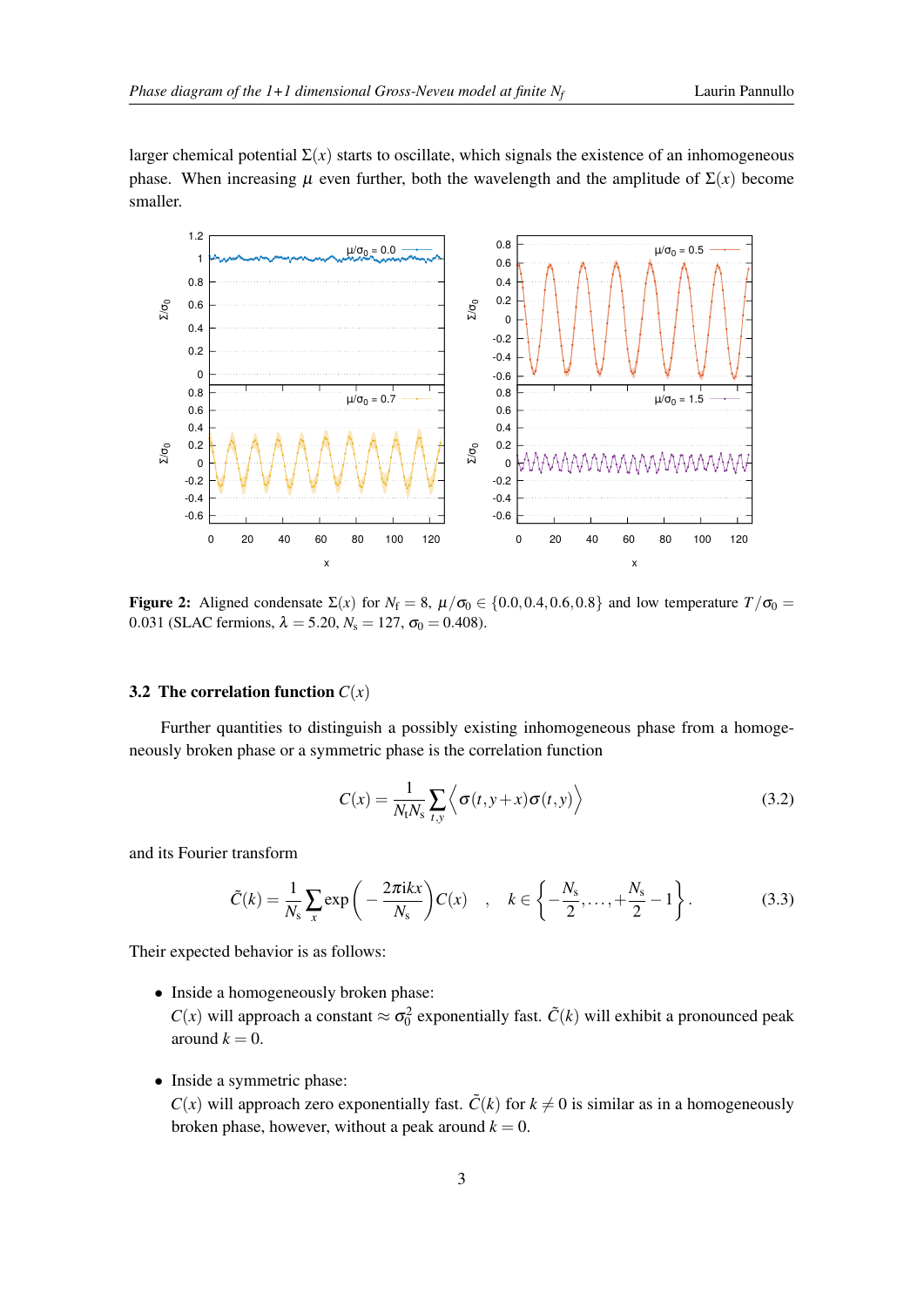<span id="page-4-0"></span>• Inside an inhomogeneous phase:

 $C(x)$  will oscillate with constant, non-vanishing amplitude for large separations *x*.  $\tilde{C}(k)$ will exhibit pronounced peaks around  $\pm k_{\text{peak}}$ . The wavelength of the oscillations of  $C(x)$  is  $\approx N_{\rm s}/k_{\rm peak}.$ 

Exemplary results for  $C(x)$  and  $\tilde{C}(k)$  for  $N_f = 8$  are presented in Figure 3 and agree with this expectation. Particularly interesting are the two plots at the bottom showing  $C(x)$  and  $\tilde{C}(k)$ at large chemical potential  $\mu/\sigma_0 \in \{0.5, 0.7, 1.0\}$  and low temperature  $T/\sigma_0 = 0.078$  inside an inhomogeneous phase. For increasing  $\mu$ , both the wavelength and the amplitude become smaller, as in the limit  $N_f \rightarrow \infty$  (see section [2\)](#page-1-0).



**Figure 3:** Correlation functions  $C(x)$  and  $\tilde{C}(k)$  for  $N_f = 8$  (Naive fermions,  $\lambda = 5.28$ ,  $N_s = 128$ ,  $\sigma_0 =$ 0.2015). (a) Inside a homogeneously broken phase,  $\mu/\sigma_0 = 0.0$ ,  $T/\sigma_0 = 0.062$ . (b) Inside a symmetric phase,  $\mu/\sigma_0 = 0.0$ ,  $T/\sigma_0 = 0.621$ . (c) Inside an inhomogeneous phase,  $\mu/\sigma_0 \in \{0.5, 0.7, 1.0\}$ ,  $T/\sigma_0 =$ 0.078.  $\tilde{C}(k)$  is not plotted in the whole range of k.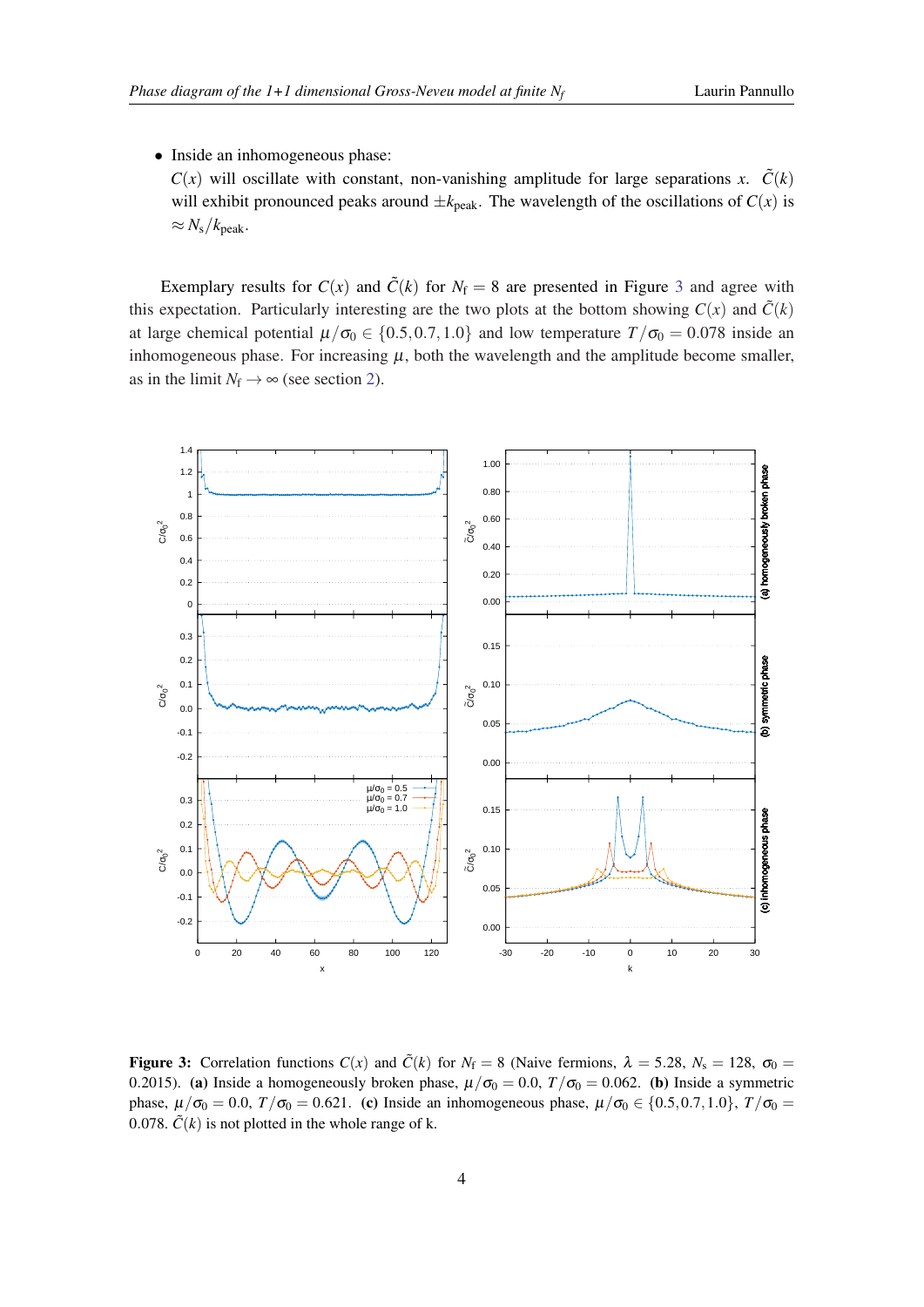From Figure [3](#page-4-0) one can see

$$
\min_{x} C(x) \begin{cases} > 0 & \text{inside a homogeneously broken phase} \\ \approx 0 & \text{inside a symmetric phase} \\ < 0 & \text{inside an inhomogeneous phase} \end{cases}
$$
 (3.4)

Thus, the minimum of the correlation function  $C(x)$  is suited to plot a crude phase diagram, as e.g. shown in Figure 4 for  $N_f = 8$ . This phase diagram is qualitatively similar to the  $N_f \rightarrow \infty$ phase diagram in Figure [1](#page-2-0) (blue = homogeneously broken phase, green = symmetric phase, red = inhomogeneous phase). The homogeneously broken phase and the inhomogeneous phase are, however, somewhat smaller for finite  $N_f$  than for  $N_f \to \infty$ .



Figure 4: Phase diagram via min<sub>*x*</sub>  $C(x)$  for  $N_f = 8$  (Naive fermions,  $\lambda = 4.84$ ,  $N_s = 128$ ,  $\sigma_0 = 0.253$ ).

All results shown in this section were obtained from lattices with either  $N_s = 127$  or  $N_s = 128$ sites in spatial direction. To investigate and exclude finite volume corrections, we are currently in the process of performing identical simulations with lattices of even larger spatial extent,  $N_s = 512$ , at  $N_f = 2$ . We obtain similar results, which we will discuss in detail in an upcoming publication.

### Acknowledgments

We thank M. P. Lombardo for very helpful discussions and suggestions. L.P. thanks A. Sciarra for helpful discussions and support in preparing this conference talk. L.P. thanks the organizers of the "The 37th International Symposium on Lattice Field Theory" for the possibility to give this talk. L.P. and M.W. acknowledge support by the Deutsche Forschungsgemeinschaft (DFG, German